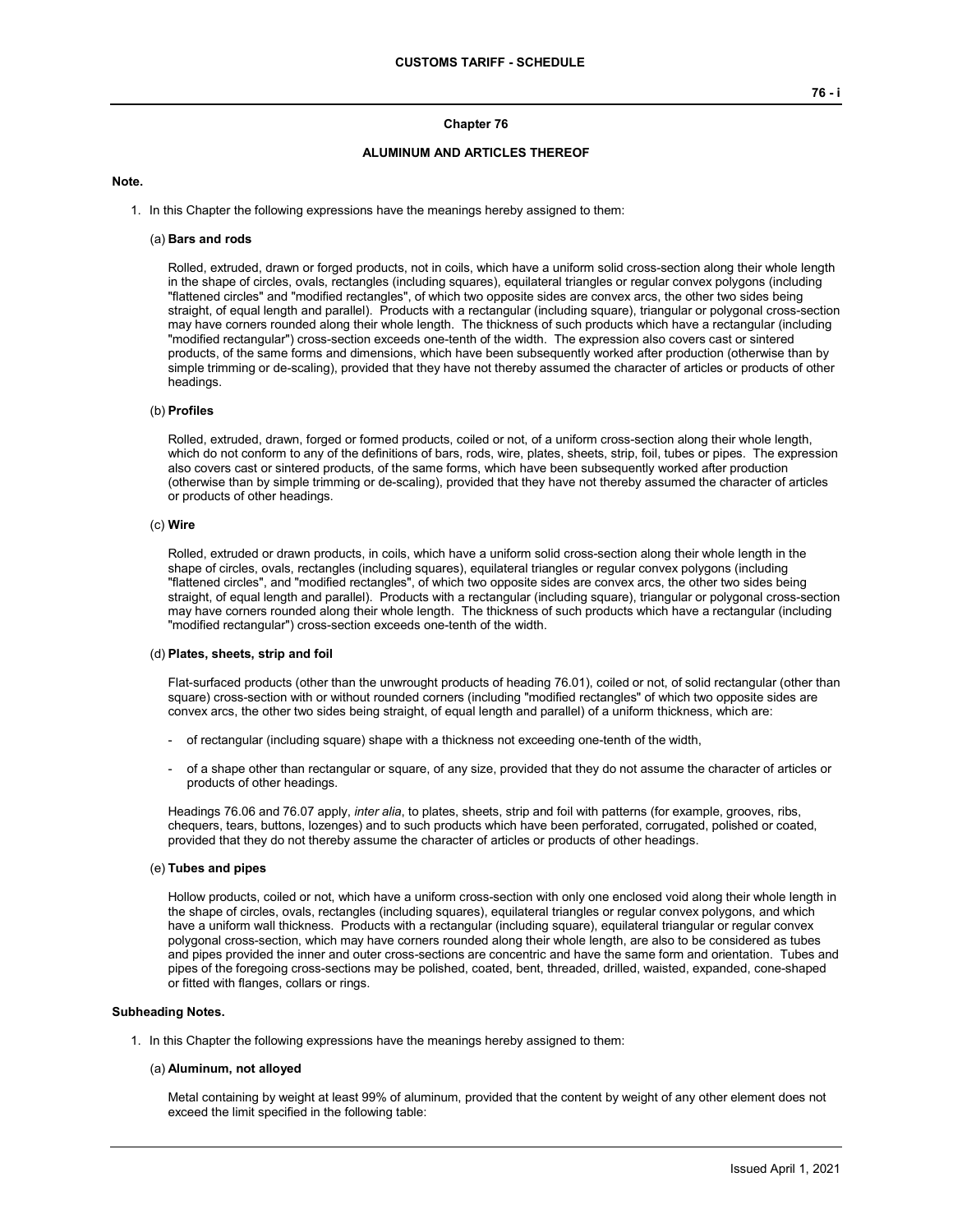TABLE -- Other elements

| Flement                                                                                                                                                                                                                            | Limiting content % by weight |  |  |  |  |
|------------------------------------------------------------------------------------------------------------------------------------------------------------------------------------------------------------------------------------|------------------------------|--|--|--|--|
| $Fe + Si$ (Iron plus silicon)<br>Other elements <sup>(1)</sup> , each                                                                                                                                                              | $0.1^{(2)}$                  |  |  |  |  |
| $(1)$ Other elements are, for example Cr, Cu, Mg, Mn, Ni, Zn.<br>$^{(2)}$ Copper is permitted in a proportion greater than 0.1% but not more than 0.2%, provided that<br>neither the chromium nor manganese content exceeds 0.05%. |                              |  |  |  |  |

# (b) **Aluminum alloys**

Metallic substances in which aluminum predominates by weight over each of the other elements, provided that:

- (i) the content by weight of at least one of the other elements or of iron plus silicon taken together is greater than the limit specified in the foregoing table; or
- (ii) the total content by weight of such other elements exceeds 1%.
- 2. Notwithstanding the provisions of Chapter Note 1 (c), for the purposes of subheading 7616.91 the term "wire" applies only to products, whether or not in coils, of any cross-sectional shape, of which no cross-sectional dimension exceeds 6 mm.

## **Supplementary Notes.**

- 1. In this Chapter the expression "unworked" means:
	- (a) when referring to bars, rods and profiles, products which have not been subsequently worked after production (for example, not machined, drilled, punched, twisted or crimped);
	- (b) when referring to plates, sheets, strip and foil, products which have not been processed beyond the last rolling mill pass except by heat treating, levelling, edge trimming, slitting, cutting-to-size, surface cleaning or lubricating.
- 2. In this Chapter the expression "unwrought" means forms which may be simply cut-to-length for shipping or to make the metal suitable for further processing. It also includes scalping or de-scaling surfaces to prepare them for rolling, extrusion or forging.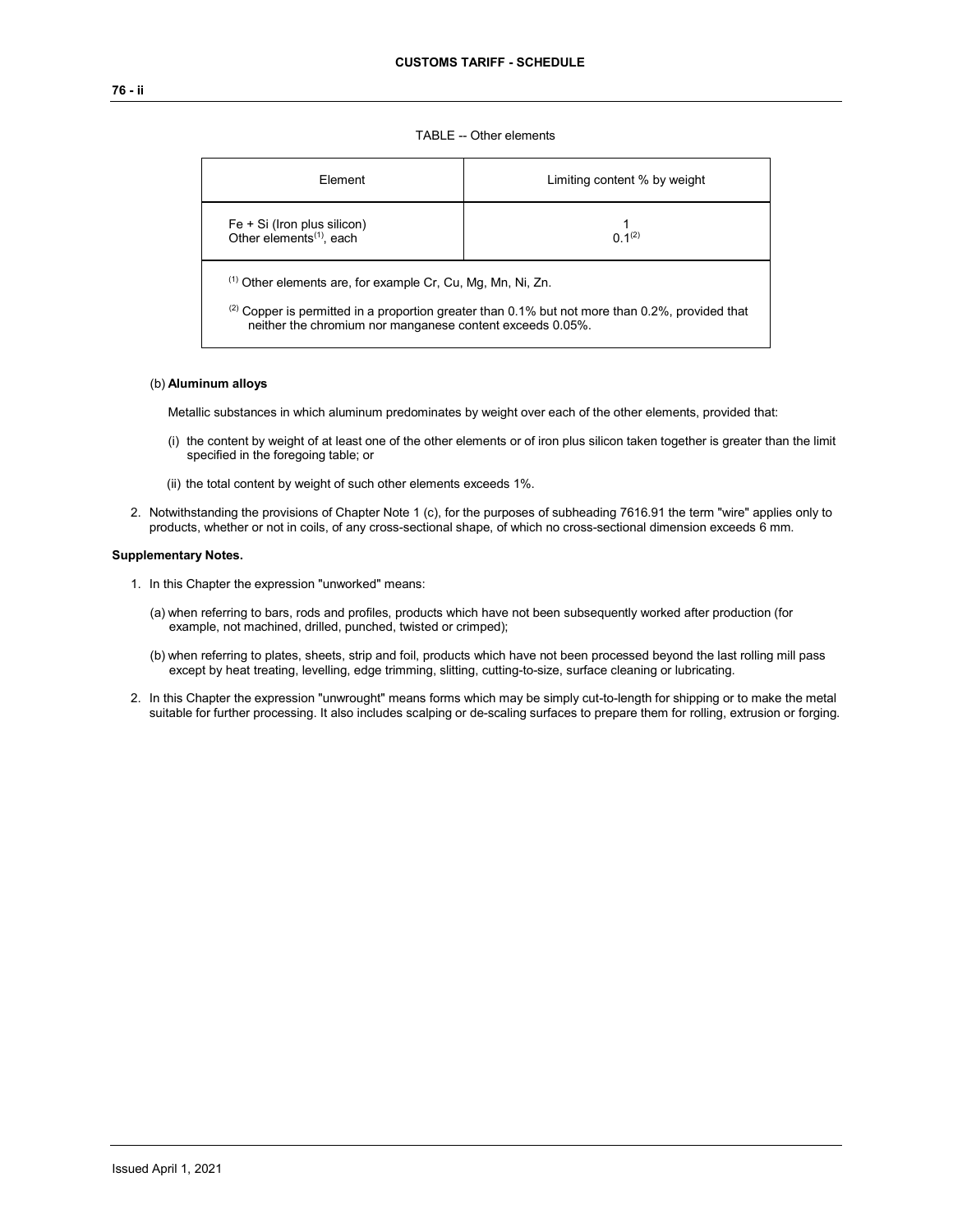# **CUSTOMS TARIFF - SCHEDULE**

| <b>Tariff</b><br>Item | SS<br><b>Description of Goods</b>                     | Unit of<br>Meas.                | <b>MFN</b><br><b>Tariff</b> | <b>Applicable</b><br><b>Preferential Tariffs</b>                                                                                         |
|-----------------------|-------------------------------------------------------|---------------------------------|-----------------------------|------------------------------------------------------------------------------------------------------------------------------------------|
| 76.01                 | Unwrought aluminum.                                   |                                 |                             |                                                                                                                                          |
| 7601.10.00            | -Aluminum, not alloyed                                |                                 | Free                        | CCCT, LDCT, GPT,<br>UST, MXT, CIAT, CT,<br>CRT, IT, NT, SLT, PT,<br>COLT, JT, PAT, HNT,<br>KRT, CEUT, UAT,<br>CPTPT, UKT: Free           |
|                       |                                                       | <b>KGM</b><br>KGM               |                             |                                                                                                                                          |
| 7601.20.00            | -Aluminum alloys                                      |                                 | Free                        | CCCT, LDCT, GPT,<br>UST, MXT, CIAT, CT,<br>CRT, IT, NT, SLT, PT,<br>COLT, JT, PAT, HNT,<br>KRT, CEUT, UAT,<br>CPTPT, UKT: Free           |
|                       | -----lngots, of other aluminum alloys:                | <b>KGM</b>                      |                             |                                                                                                                                          |
|                       |                                                       | <b>KGM</b><br><b>KGM</b><br>KGM |                             |                                                                                                                                          |
|                       | 7602.00.00 00 Aluminum waste and scrap.               | KGM                             | Free                        | CCCT, LDCT, GPT,<br>UST, MXT, CIAT, CT,<br>CRT, IT, NT, SLT, PT,<br>COLT, JT, PAT, HNT,<br>KRT, CEUT, UAT,<br>CPTPT, UKT: Free           |
| 76.03                 | Aluminum powders and flakes.                          |                                 |                             |                                                                                                                                          |
|                       | 7603.10.00 00 - Powders of non-lamellar structure     | <b>KGM</b>                      | Free                        | CCCT, LDCT, GPT,<br>UST, MXT, CIAT, CT,<br>CRT, IT, NT, SLT, PT,<br>COLT, JT, PAT, HNT,<br>KRT, CEUT, UAT,<br>CPTPT, UKT: Free           |
|                       | 7603.20.00 00 - Powders of lamellar structure; flakes | KGM                             | Free                        | CCCT, LDCT, GPT,<br>UST, MXT, CIAT, CT,<br>CRT, IT, NT, SLT, PT,<br>COLT, JT, PAT, HNT,<br>KRT, CEUT, UAT,<br>CPTPT, UKT: Free           |
| 76.04                 | Aluminum bars, rods and profiles.                     |                                 |                             |                                                                                                                                          |
| 7604.10.00            | -Of aluminum, not alloyed                             |                                 | Free                        | AUT, NZT, CCCT, LDCT,<br>GPT, UST, MXT, CIAT,<br>CT, CRT, IT, NT, SLT,<br>PT, COLT, JT, PAT,<br>HNT, KRT, CEUT, UAT,<br>CPTPT, UKT: Free |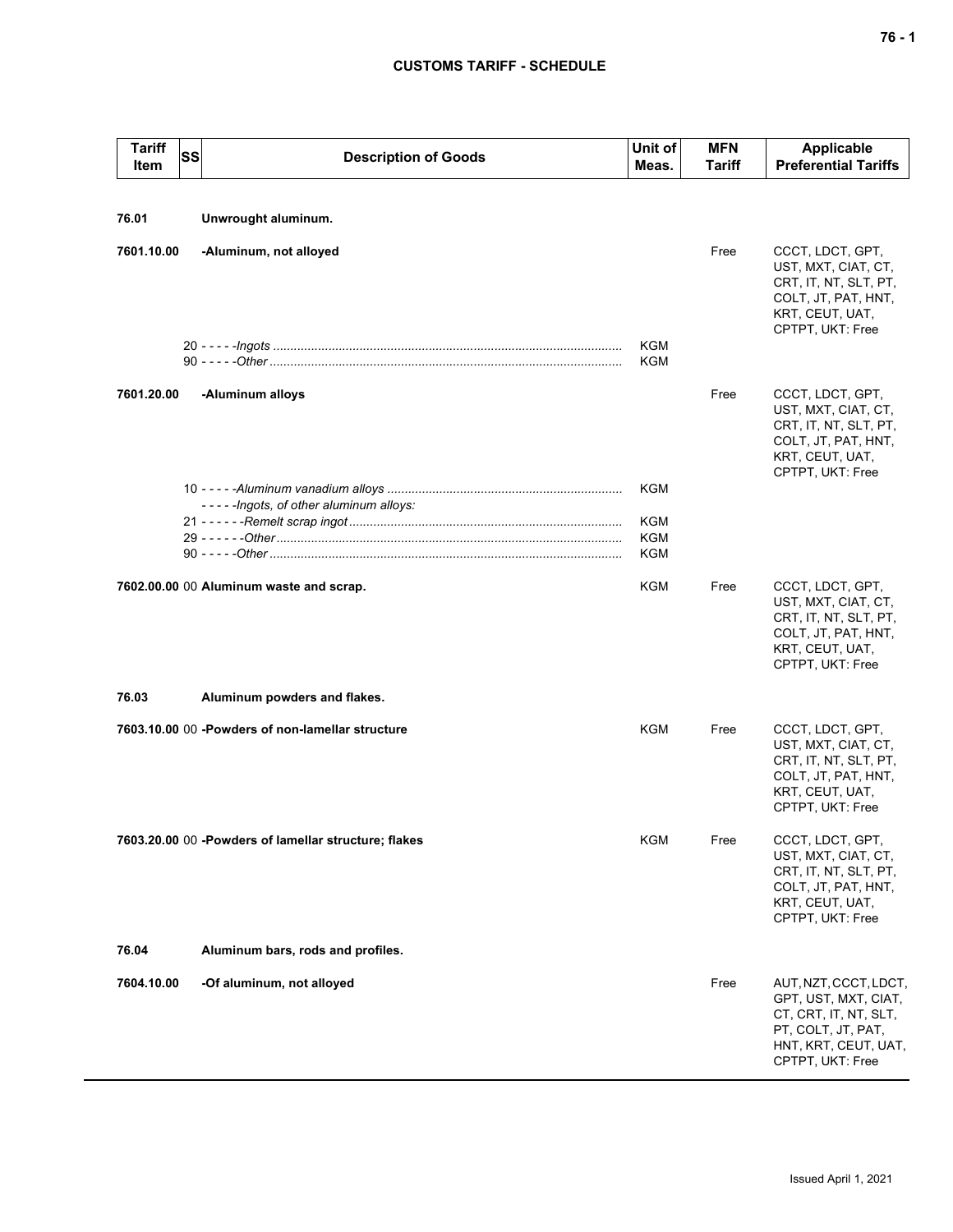| <b>Tariff</b><br>Item   | <b>SS</b> | <b>Description of Goods</b>                                                                   | Unit of<br>Meas.  | <b>MFN</b><br>Tariff | Applicable<br><b>Preferential Tariffs</b>                                                                                                |
|-------------------------|-----------|-----------------------------------------------------------------------------------------------|-------------------|----------------------|------------------------------------------------------------------------------------------------------------------------------------------|
|                         |           |                                                                                               | <b>KGM</b><br>KGM |                      |                                                                                                                                          |
|                         |           |                                                                                               |                   |                      |                                                                                                                                          |
|                         |           | -Of aluminum alloys:                                                                          |                   |                      |                                                                                                                                          |
| 7604.21.00              |           | --Hollow profiles                                                                             |                   | Free                 | CCCT, LDCT, GPT,<br>UST, MXT, CIAT, CT,<br>CRT, IT, NT, SLT, PT,<br>COLT, JT, PAT, HNT,<br>KRT, CEUT, UAT,<br>CPTPT, UKT: Free           |
|                         |           |                                                                                               | KGM<br><b>KGM</b> |                      |                                                                                                                                          |
| 7604.29.00              |           | - -Other                                                                                      |                   | Free                 | AUT, NZT, CCCT, LDCT,<br>GPT, UST, MXT, CIAT,<br>CT, CRT, IT, NT, SLT,<br>PT, COLT, JT, PAT,<br>HNT, KRT, CEUT, UAT,<br>CPTPT, UKT: Free |
|                         |           | -----Bars and rods, of a maximum cross-sectional dimension exceeding<br>$12.7 \, \text{mm}$ : |                   |                      |                                                                                                                                          |
|                         |           |                                                                                               | <b>KGM</b>        |                      |                                                                                                                                          |
|                         |           | -----Bars and rods, of a maximum cross-sectional dimension not exceeding<br>$12.7$ mm:        | <b>KGM</b>        |                      |                                                                                                                                          |
|                         |           |                                                                                               | <b>KGM</b>        |                      |                                                                                                                                          |
|                         |           |                                                                                               | KGM<br><b>KGM</b> |                      |                                                                                                                                          |
| 76.05                   |           | Aluminum wire.                                                                                |                   |                      |                                                                                                                                          |
|                         |           | -Of aluminum, not alloyed:                                                                    |                   |                      |                                                                                                                                          |
|                         |           | 7605.11.00 00 - -Of which the maximum cross-sectional dimension exceeds 7 mm                  | <b>KGM</b>        | Free                 | CCCT, LDCT, GPT,<br>UST, MXT, CIAT, CT,<br>CRT, IT, NT, SLT, PT,<br>COLT, JT, PAT, HNT,<br>KRT, CEUT, UAT,<br>CPTPT, UKT: Free           |
| 7605.19.00 00 - - Other |           |                                                                                               | <b>KGM</b>        | Free                 | CCCT, LDCT, GPT,<br>UST, MXT, CIAT, CT,<br>CRT, IT, NT, SLT, PT,<br>COLT, JT, PAT, HNT,<br>KRT, CEUT, UAT,<br>CPTPT, UKT: Free           |
|                         |           | -Of aluminum alloys:                                                                          |                   |                      |                                                                                                                                          |
|                         |           | 7605.21.00 00 - - Of which the maximum cross-sectional dimension exceeds 7 mm                 | KGM               | Free                 | CCCT, LDCT, GPT,<br>UST, MXT, CIAT, CT,<br>CRT, IT, NT, SLT, PT,<br>COLT, JT, PAT, HNT,<br>KRT, CEUT, UAT,<br>CPTPT, UKT: Free           |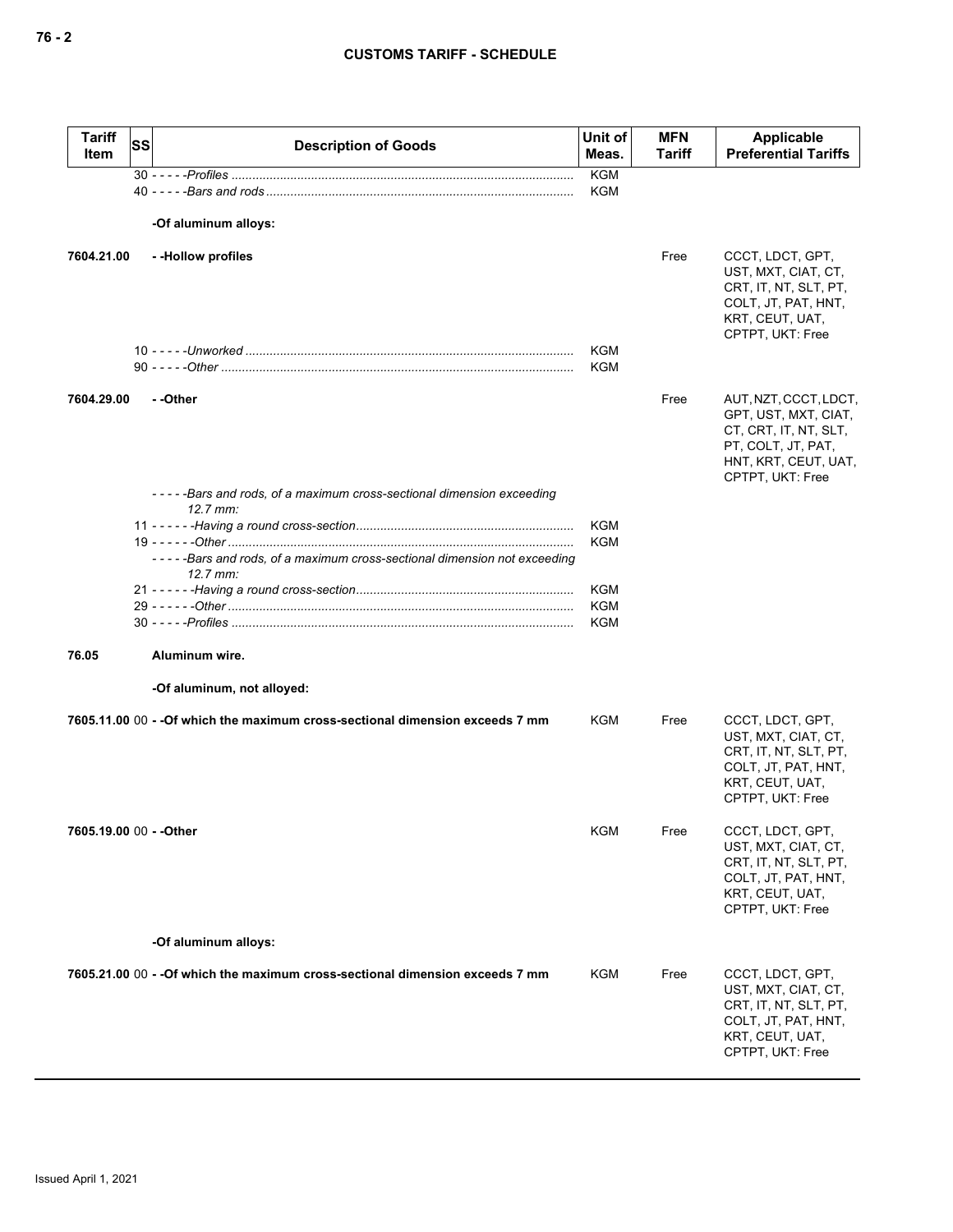| Tariff<br>Item          | <b>SS</b> | <b>Description of Goods</b>                                                                                                                                                       | Unit of<br>Meas.  | <b>MFN</b><br>Tariff | Applicable<br><b>Preferential Tariffs</b>                                                                                      |
|-------------------------|-----------|-----------------------------------------------------------------------------------------------------------------------------------------------------------------------------------|-------------------|----------------------|--------------------------------------------------------------------------------------------------------------------------------|
| 7605.29.00 00 - - Other |           |                                                                                                                                                                                   | <b>KGM</b>        | Free                 | CCCT, LDCT, GPT,<br>UST, MXT, CIAT, CT,<br>CRT, IT, NT, SLT, PT,<br>COLT, JT, PAT, HNT,<br>KRT, CEUT, UAT,<br>CPTPT, UKT: Free |
| 76.06                   |           | Aluminum plates, sheets and strip, of a thickness exceeding 0.2 mm.                                                                                                               |                   |                      |                                                                                                                                |
|                         |           | -Rectangular (including square):                                                                                                                                                  |                   |                      |                                                                                                                                |
| 7606.11.00              |           | - - Of aluminum, not alloyed                                                                                                                                                      |                   | Free                 | CCCT, LDCT, GPT,<br>UST, MXT, CIAT, CT,<br>CRT, IT, NT, SLT, PT,<br>COLT, JT, PAT, HNT,<br>KRT, CEUT, UAT,<br>CPTPT, UKT: Free |
|                         |           |                                                                                                                                                                                   | KGM<br><b>KGM</b> |                      |                                                                                                                                |
| 7606.12.00              |           | - - Of aluminum alloys                                                                                                                                                            |                   | Free                 | CCCT, LDCT, GPT,<br>UST, MXT, CIAT, CT,<br>CRT, IT, NT, SLT, PT,<br>COLT, JT, PAT, HNT,<br>KRT, CEUT, UAT,<br>CPTPT, UKT: Free |
|                         |           | - - - - - Not clad:<br>11 - - - - - - Of a thickness exceeding 0.2 mm but less than 7 mm                                                                                          | KGM<br>KGM<br>KGM |                      |                                                                                                                                |
|                         |           | -Other:                                                                                                                                                                           |                   |                      |                                                                                                                                |
| 7606.91.00              |           | - - Of aluminum, not alloyed                                                                                                                                                      |                   | Free                 | CCCT, LDCT, GPT,<br>UST, MXT, CIAT, CT,<br>CRT, IT, NT, SLT, PT,<br>COLT, JT, PAT, HNT,<br>KRT, CEUT, UAT,<br>CPTPT, UKT: Free |
|                         |           |                                                                                                                                                                                   | KGM<br>KGM        |                      |                                                                                                                                |
|                         |           | 7606.92.00 00 - - Of aluminum alloys                                                                                                                                              | KGM               | Free                 | CCCT, LDCT, GPT,<br>UST, MXT, CIAT, CT,<br>CRT, IT, NT, SLT, PT,<br>COLT, JT, PAT, HNT,<br>KRT, CEUT, UAT,<br>CPTPT, UKT: Free |
| 76.07                   |           | Aluminum foil (whether or not printed or backed with paper, paperboard,<br>plastics or similar backing materials) of a thickness (excluding any<br>backing) not exceeding 0.2 mm. |                   |                      |                                                                                                                                |
|                         |           | -Not backed:                                                                                                                                                                      |                   |                      |                                                                                                                                |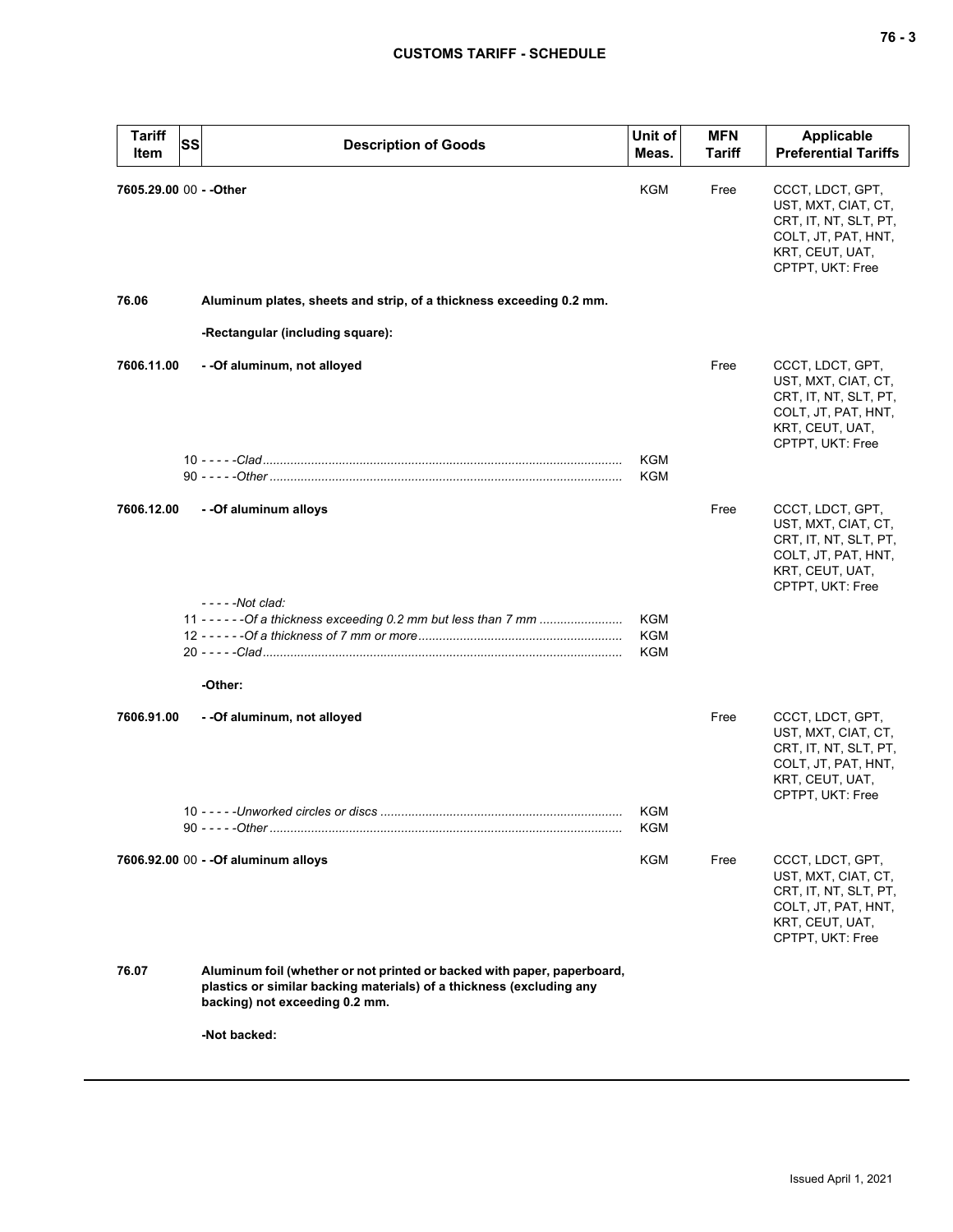| <b>Tariff</b><br>SS<br>Item | <b>Description of Goods</b>                                                                                                                                                                                                                                                                                                                                                                        | Unit of<br>Meas.                       | <b>MFN</b><br>Tariff | Applicable<br><b>Preferential Tariffs</b>                                                                                                |
|-----------------------------|----------------------------------------------------------------------------------------------------------------------------------------------------------------------------------------------------------------------------------------------------------------------------------------------------------------------------------------------------------------------------------------------------|----------------------------------------|----------------------|------------------------------------------------------------------------------------------------------------------------------------------|
| 7607.11.00                  | -- Rolled but not further worked<br>20 ----- - Of a thickness of 0.005 mm or more but less than 0.127 mm                                                                                                                                                                                                                                                                                           | <b>KGM</b><br><b>KGM</b><br><b>KGM</b> | Free                 | CCCT, LDCT, GPT,<br>UST, MXT, CIAT, CT,<br>CRT, IT, NT, SLT, PT,<br>COLT, JT, PAT, HNT,<br>KRT, CEUT, UAT,<br>CPTPT, UKT: Free           |
| 7607.19.00 00 - - Other     |                                                                                                                                                                                                                                                                                                                                                                                                    | <b>KGM</b>                             | Free                 | CCCT, LDCT, GPT,<br>UST, MXT, CIAT, CT,<br>CRT, IT, NT, SLT, PT,<br>COLT, JT, PAT, HNT,<br>KRT, CEUT, UAT,<br>CPTPT, UKT: Free           |
| 7607.20.00                  | -Backed                                                                                                                                                                                                                                                                                                                                                                                            |                                        | Free                 | CCCT, LDCT, GPT,<br>UST, MXT, CIAT, CT,<br>CRT, IT, NT, SLT, PT,<br>COLT, JT, PAT, HNT,<br>KRT, CEUT, UAT,<br>CPTPT, UKT: Free           |
|                             |                                                                                                                                                                                                                                                                                                                                                                                                    | <b>KGM</b><br><b>KGM</b>               |                      |                                                                                                                                          |
| 76.08                       | Aluminum tubes and pipes.                                                                                                                                                                                                                                                                                                                                                                          |                                        |                      |                                                                                                                                          |
| 7608.10.00                  | -Of aluminum, not alloyed                                                                                                                                                                                                                                                                                                                                                                          |                                        | Free                 | AUT, NZT, CCCT, LDCT,<br>GPT, UST, MXT, CIAT,<br>CT, CRT, IT, NT, SLT,<br>PT, COLT, JT, PAT,<br>HNT, KRT, CEUT, UAT,<br>CPTPT, UKT: Free |
|                             |                                                                                                                                                                                                                                                                                                                                                                                                    | <b>KGM</b><br>KGM                      |                      |                                                                                                                                          |
|                             | 7608.20.00 00 -Of aluminum alloys                                                                                                                                                                                                                                                                                                                                                                  | <b>KGM</b>                             | Free                 | CCCT, LDCT, GPT,<br>UST, MXT, CIAT, CT,<br>CRT, IT, NT, SLT, PT,<br>COLT, JT, PAT, HNT,<br>KRT, CEUT, UAT,<br>CPTPT, UKT: Free           |
|                             | 7609.00.00 00 Aluminum tube or pipe fittings (for example, couplings, elbows,<br>sleeves).                                                                                                                                                                                                                                                                                                         | KGM                                    | Free                 | CCCT, LDCT, GPT,<br>UST, MXT, CIAT, CT,<br>CRT, IT, NT, SLT, PT,<br>COLT, JT, PAT, HNT,<br>KRT, CEUT, UAT,<br>CPTPT, UKT: Free           |
| 76.10                       | Aluminum structures (excluding prefabricated buildings of<br>heading 94.06) and parts of structures (for example, bridges and bridge-<br>sections, towers, lattice masts, roofs, roofing frameworks, doors and<br>windows and their frames and thresholds for doors, balustrades, pillars<br>and columns); aluminum plates, rods, profiles, tubes and the like,<br>prepared for use in structures. |                                        |                      |                                                                                                                                          |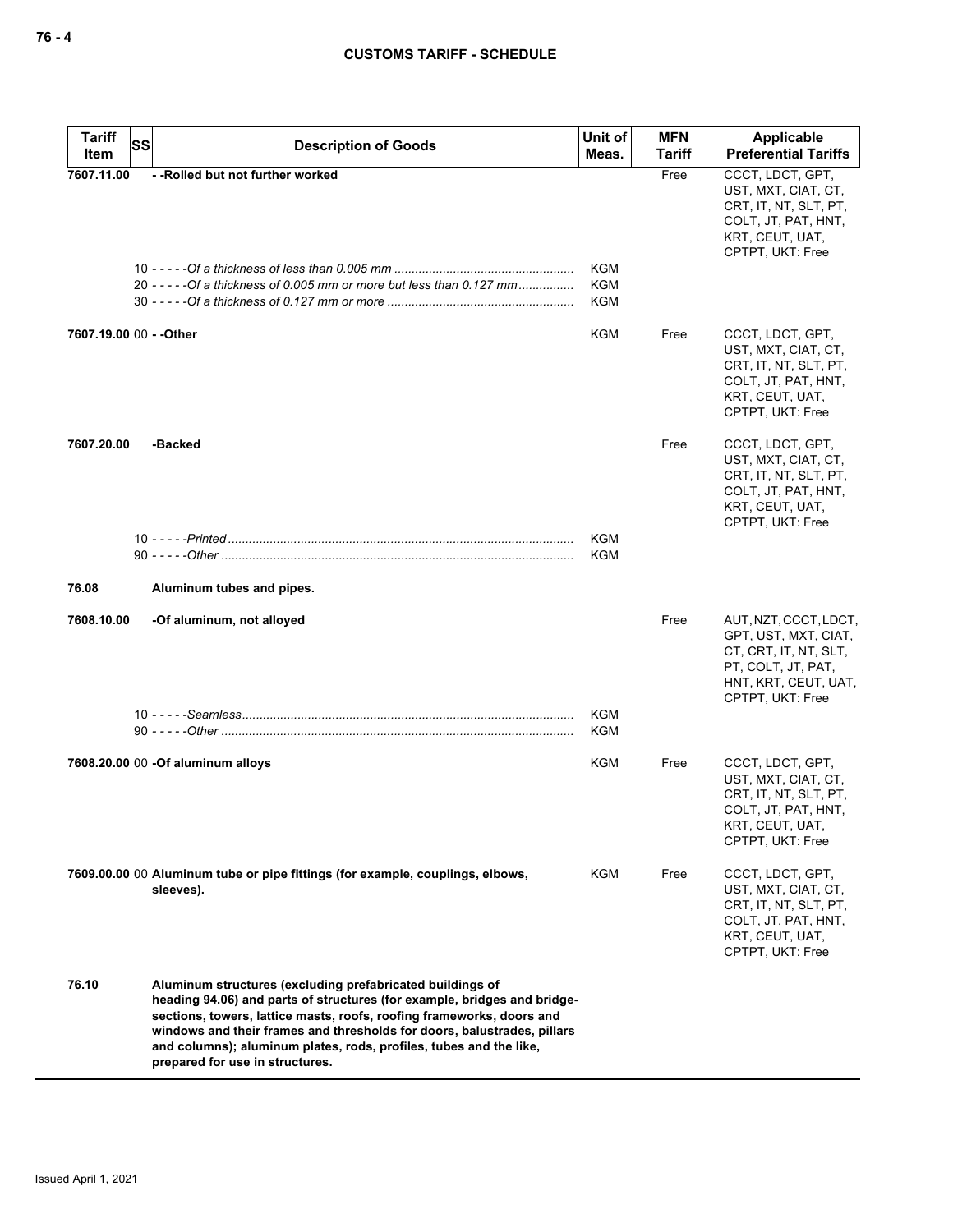| ×<br>۰.<br>× | ۰. |
|--------------|----|
|--------------|----|

| <b>Tariff</b><br>Item | SS | <b>Description of Goods</b>                                                                                                                                                                                                                                                                                                | Unit of<br>Meas.  | <b>MFN</b><br>Tariff | <b>Applicable</b><br><b>Preferential Tariffs</b>                                                                                     |
|-----------------------|----|----------------------------------------------------------------------------------------------------------------------------------------------------------------------------------------------------------------------------------------------------------------------------------------------------------------------------|-------------------|----------------------|--------------------------------------------------------------------------------------------------------------------------------------|
| 7610.10.00            |    | -Doors, windows and their frames and thresholds for doors                                                                                                                                                                                                                                                                  | NMB<br><b>NMB</b> | 6.5%                 | CCCT, LDCT, UST,<br>MXT, CIAT, CT, CRT,<br>IT, NT, SLT, PT, COLT,<br>JT, PAT, HNT, KRT,<br>CEUT, UAT, CPTPT,<br>UKT: Free<br>GPT: 5% |
|                       |    |                                                                                                                                                                                                                                                                                                                            | <b>NMB</b>        |                      |                                                                                                                                      |
| 7610.90               |    | -Other                                                                                                                                                                                                                                                                                                                     |                   |                      |                                                                                                                                      |
|                       |    | 7610.90.10 00 - - - For use in Canadian manufactures                                                                                                                                                                                                                                                                       | KGM               | Free                 | CCCT, LDCT, GPT,<br>UST, MXT, CIAT, CT,<br>CRT, IT, NT, SLT, PT,<br>COLT, JT, PAT, HNT,<br>KRT, CEUT, UAT,<br>CPTPT, UKT: Free       |
| 7610.90.90            |    | $-$ - -Other                                                                                                                                                                                                                                                                                                               |                   | 6.5%                 | CCCT, LDCT, UST,<br>MXT, CIAT, CT, CRT,<br>IT, NT, SLT, PT, COLT,<br>JT, PAT, HNT, KRT,<br>CEUT, UAT, CPTPT,<br>UKT: Free<br>GPT: 5% |
|                       |    |                                                                                                                                                                                                                                                                                                                            | <b>KGM</b>        |                      |                                                                                                                                      |
|                       |    |                                                                                                                                                                                                                                                                                                                            | KGM<br>KGM        |                      |                                                                                                                                      |
|                       |    |                                                                                                                                                                                                                                                                                                                            | KGM               |                      |                                                                                                                                      |
|                       |    | 7611.00.00 00 Aluminum reservoirs, tanks, vats and similar containers, for any<br>material (other than compressed or liquefied gas), of a capacity<br>exceeding 300 litres, whether or not lined or heat-insulated, but not<br>fitted with mechanical or thermal equipment.                                                | <b>NMB</b>        | Free                 | CCCT, LDCT, GPT,<br>UST, MXT, CIAT, CT,<br>CRT, IT, NT, SLT, PT,<br>COLT, JT, PAT, HNT,<br>KRT, CEUT, UAT,<br>CPTPT, UKT: Free       |
| 76.12                 |    | Aluminum casks, drums, cans, boxes and similar containers (including<br>rigid or collapsible tubular containers), for any material (other than<br>compressed or liquefied gas), of a capacity not exceeding 300 litres,<br>whether or not lined or heat-insulated, but not fitted with mechanical or<br>thermal equipment. |                   |                      |                                                                                                                                      |
|                       |    | 7612.10.00 00 - Collapsible tubular containers                                                                                                                                                                                                                                                                             | <b>NMB</b>        | 6.5%                 | CCCT, LDCT, UST,<br>MXT, CIAT, CT, CRT,<br>IT, NT, SLT, PT, COLT,<br>JT, PAT, HNT, KRT,<br>CEUT, UAT, CPTPT,<br>UKT: Free<br>GPT: 5% |
| <b>7042.00</b>        |    | <b>Other</b>                                                                                                                                                                                                                                                                                                               |                   |                      |                                                                                                                                      |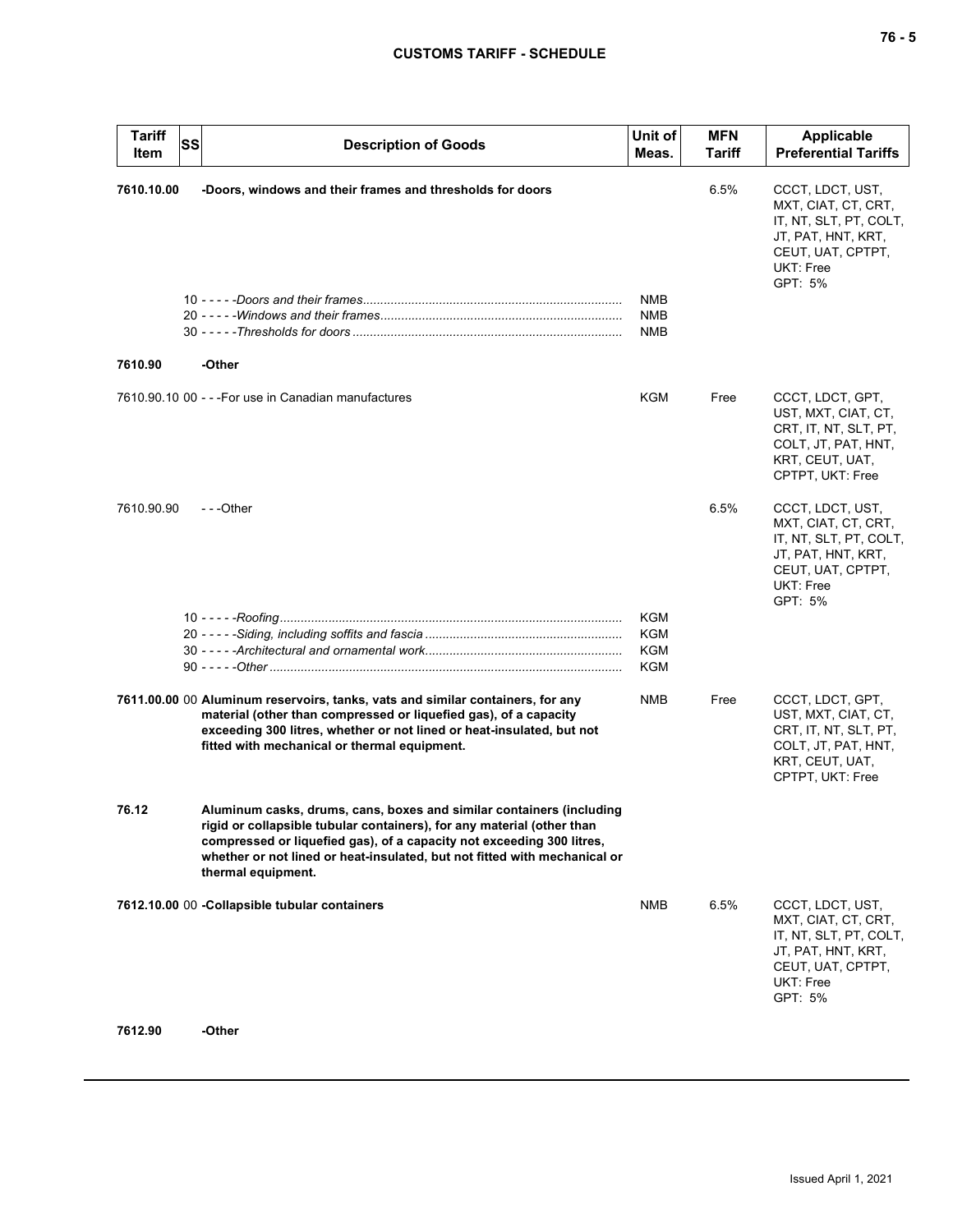| <b>Tariff</b><br>Item | <b>SS</b> | <b>Description of Goods</b>                                                                                                                           | Unit of<br>Meas. | <b>MFN</b><br><b>Tariff</b> | Applicable<br><b>Preferential Tariffs</b>                                                                                              |
|-----------------------|-----------|-------------------------------------------------------------------------------------------------------------------------------------------------------|------------------|-----------------------------|----------------------------------------------------------------------------------------------------------------------------------------|
|                       |           | 7612.90.10 00 - - - Aerosol containers, excluding three-piece cans without inserts having a<br>base diameter of 50 mm or more but not exceeding 80 mm | <b>NMB</b>       | 6.5%                        | CCCT, LDCT, UST,<br>MXT, CIAT, CT, CRT,<br>IT, NT, SLT, PT, COLT,<br>JT, PAT, HNT, KRT,<br>CEUT, UAT, CPTPT,<br>UKT: Free<br>GPT: 2.5% |
|                       |           | $--$ Other:                                                                                                                                           |                  |                             |                                                                                                                                        |
|                       |           | 7612.90.91 00 - - - - Embossed aluminum cans for use in the packaging of beverages                                                                    | <b>NMB</b>       | Free                        | CCCT, LDCT, GPT,<br>UST, MXT, CIAT, CT,<br>CRT, IT, NT, SLT, PT,<br>COLT, JT, PAT, HNT,<br>KRT, CEUT, UAT,<br>CPTPT, UKT: Free         |
| 7612.90.99            |           | $--$ Other                                                                                                                                            |                  | 6.5%                        | CCCT, LDCT, UST,<br>MXT, CIAT, CT, CRT,<br>IT, NT, SLT, PT, COLT,<br>JT, PAT, HNT, KRT,<br>CEUT, UAT, CPTPT,<br>UKT: Free<br>GPT: 5%   |
|                       |           |                                                                                                                                                       | <b>NMB</b>       |                             |                                                                                                                                        |
|                       |           |                                                                                                                                                       | NMB              |                             |                                                                                                                                        |
|                       |           | 7613.00.00 00 Aluminum containers for compressed or liquefied gas.                                                                                    | <b>NMB</b>       | Free                        | CCCT, LDCT, GPT,<br>UST, MXT, CIAT, CT,<br>CRT, IT, NT, SLT, PT,<br>COLT, JT, PAT, HNT,<br>KRT, CEUT, UAT,<br>CPTPT, UKT: Free         |
| 76.14                 |           | Stranded wire, cables, plaited bands and the like, of aluminum, not<br>electrically insulated.                                                        |                  |                             |                                                                                                                                        |
|                       |           | 7614.10.00 00 - With steel core                                                                                                                       | KGM              | Free                        | CCCT, LDCT, GPT,<br>UST, MXT, CIAT, CT,<br>CRT, IT, NT, SLT, PT,<br>COLT, JT, PAT, HNT,<br>KRT, CEUT, UAT,<br>CPTPT, UKT: Free         |
| 7614.90.00 00 - Other |           |                                                                                                                                                       | KGM              | Free                        | CCCT, LDCT, GPT,<br>UST, MXT, CIAT, CT,<br>CRT, IT, NT, SLT, PT,<br>COLT, JT, PAT, HNT,<br>KRT, CEUT, UAT,<br>CPTPT, UKT: Free         |
| 76.15                 |           | Table, kitchen or other household articles and parts thereof, of<br>aluminum; not scourars and scouring or polishing pads, gloves and the             |                  |                             |                                                                                                                                        |

**aluminum; pot scourers and scouring or polishing pads, gloves and the like, of aluminum; sanitary ware and parts thereof, of aluminum.**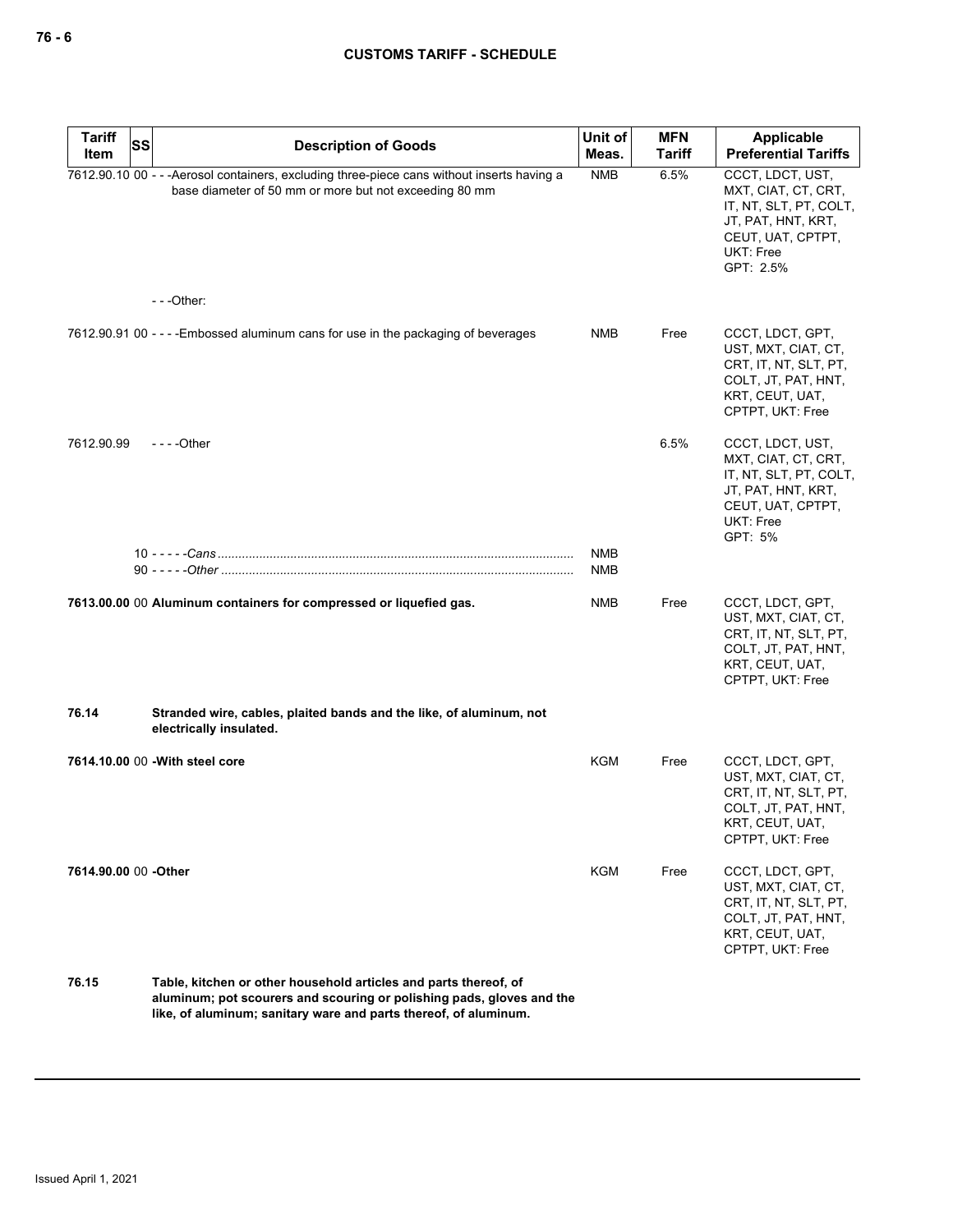# **CUSTOMS TARIFF - SCHEDULE**

| <b>Tariff</b><br>Item | <b>SS</b><br><b>Description of Goods</b>                                                                                                                                                                                                                                                                                                                                                                                                                                                                                                                                                                                                                                                                | Unit of<br>Meas.                        | <b>MFN</b><br>Tariff | Applicable<br><b>Preferential Tariffs</b>                                                                                            |
|-----------------------|---------------------------------------------------------------------------------------------------------------------------------------------------------------------------------------------------------------------------------------------------------------------------------------------------------------------------------------------------------------------------------------------------------------------------------------------------------------------------------------------------------------------------------------------------------------------------------------------------------------------------------------------------------------------------------------------------------|-----------------------------------------|----------------------|--------------------------------------------------------------------------------------------------------------------------------------|
| 7615.10.00            | -Table, kitchen or other household articles and parts thereof; pot<br>scourers and scouring or polishing pads, gloves and the like                                                                                                                                                                                                                                                                                                                                                                                                                                                                                                                                                                      |                                         | 6.5%                 | CCCT, LDCT, UST,<br>MXT, CIAT, CT, CRT,<br>IT, NT, SLT, PT, COLT,<br>JT, PAT, HNT, KRT,<br>CEUT, UAT, CPTPT,<br>UKT: Free<br>GPT: 5% |
|                       | 20 - - - - - Pie plates, plates for prepared meals and similar semi-rigid containers                                                                                                                                                                                                                                                                                                                                                                                                                                                                                                                                                                                                                    | NMB<br>$\blacksquare$<br>$\blacksquare$ |                      |                                                                                                                                      |
|                       | 7615.20.00 00 -Sanitary ware and parts thereof                                                                                                                                                                                                                                                                                                                                                                                                                                                                                                                                                                                                                                                          |                                         | 6.5%                 | CCCT, LDCT, GPT,<br>UST, MXT, CIAT, CT,<br>CRT, IT, NT, SLT, PT,<br>COLT, JT, PAT, HNT,<br>KRT, CEUT, UAT,<br>CPTPT, UKT: Free       |
| 76.16                 | Other articles of aluminum.                                                                                                                                                                                                                                                                                                                                                                                                                                                                                                                                                                                                                                                                             |                                         |                      |                                                                                                                                      |
| 7616.10.00            | -Nails, tacks, staples (other than those of heading 83.05), screws, bolts,<br>nuts, screw hooks, rivets, cotters, cotter-pins, washers and similar<br>articles                                                                                                                                                                                                                                                                                                                                                                                                                                                                                                                                          |                                         | Free                 | CCCT, LDCT, GPT,<br>UST, MXT, CIAT, CT,<br>CRT, IT, NT, SLT, PT,<br>COLT, JT, PAT, HNT,<br>KRT, CEUT, UAT,<br>CPTPT, UKT: Free       |
|                       |                                                                                                                                                                                                                                                                                                                                                                                                                                                                                                                                                                                                                                                                                                         | <b>KGM</b><br>KGM                       |                      |                                                                                                                                      |
|                       | -Other:                                                                                                                                                                                                                                                                                                                                                                                                                                                                                                                                                                                                                                                                                                 |                                         |                      |                                                                                                                                      |
|                       | 7616.91.00 00 - - Cloth, grill, netting and fencing, of aluminium wire                                                                                                                                                                                                                                                                                                                                                                                                                                                                                                                                                                                                                                  | <b>KGM</b>                              | 6.5%                 | CCCT, LDCT, UST,<br>MXT, CIAT, CT, CRT,<br>IT, NT, SLT, PT, COLT,<br>JT, PAT, HNT, KRT,<br>CEUT, UAT, CPTPT,<br>UKT: Free<br>GPT: 5% |
| 7616.99               | - -Other                                                                                                                                                                                                                                                                                                                                                                                                                                                                                                                                                                                                                                                                                                |                                         |                      |                                                                                                                                      |
|                       | 7616.99.10 00 - - - Cups for use in the manufacture of candles;<br>Ferrules for use in the manufacture of pencils;<br>Fish egg incubators and parts thereof;<br>For climbing or mountaineering;<br>Identification bands for migratory birds;<br>Pigeon countermark leg bands;<br>To be employed in the manufacture of sera, antisera, toxoids, viruses,<br>toxins or antitoxins, virus or bacterial vaccines, bacteriophage or bacterial<br>lysates, allergenics, liver extracts, pituitary extracts, epinephrine or its<br>solutions, insulin (with or without zinc, globin or protamine), and blood<br>plasma or serum of human origin, or fractions thereof, or extenders or<br>substitutes therefor | <b>KGM</b>                              | Free                 | CCCT, LDCT, GPT,<br>UST, MXT, CIAT, CT,<br>CRT, IT, NT, SLT, PT,<br>COLT, JT, PAT, HNT,<br>KRT, CEUT, UAT,<br>CPTPT, UKT: Free       |